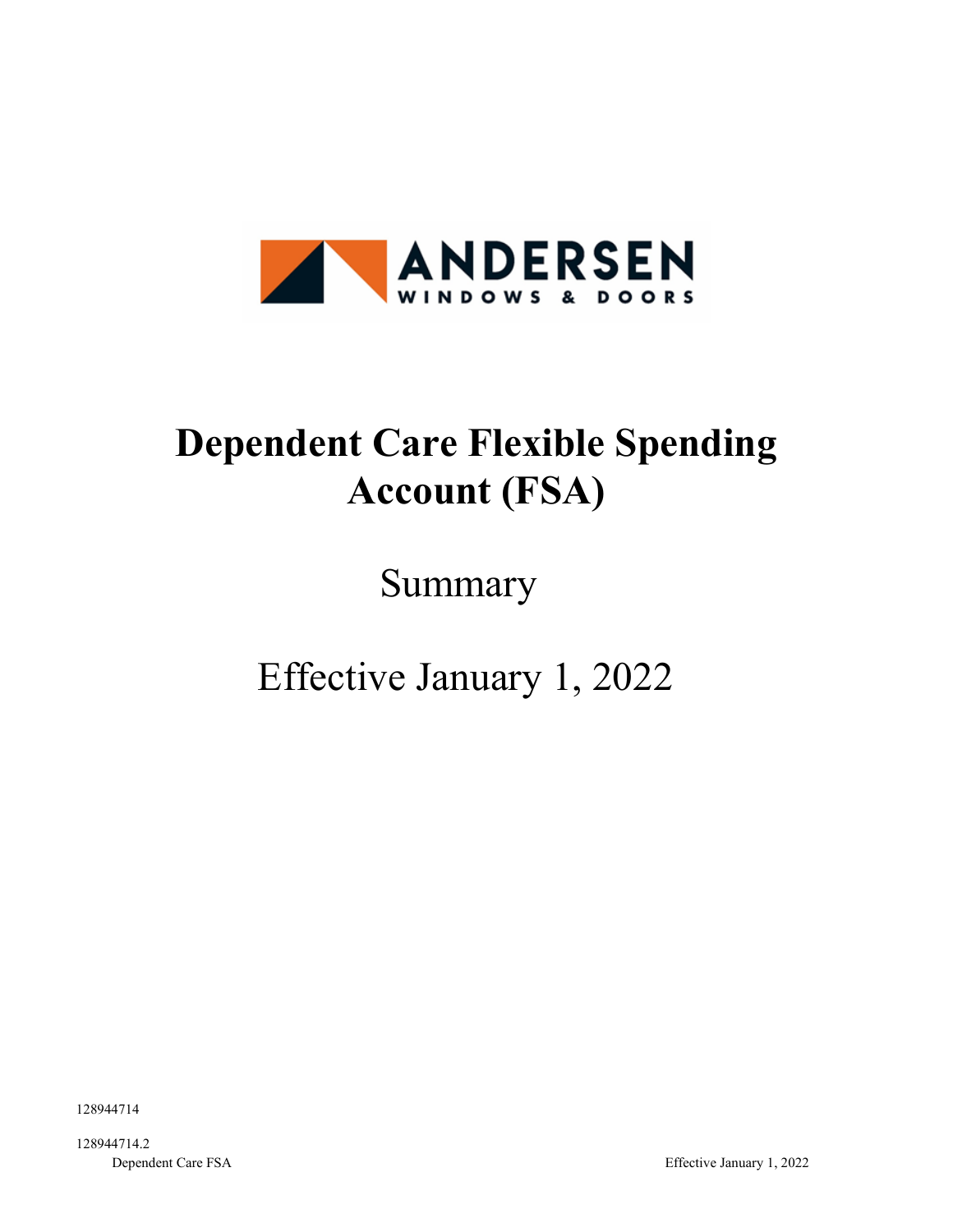128944714

Dependent Care FSA Effective January 1, 2022 128944714.2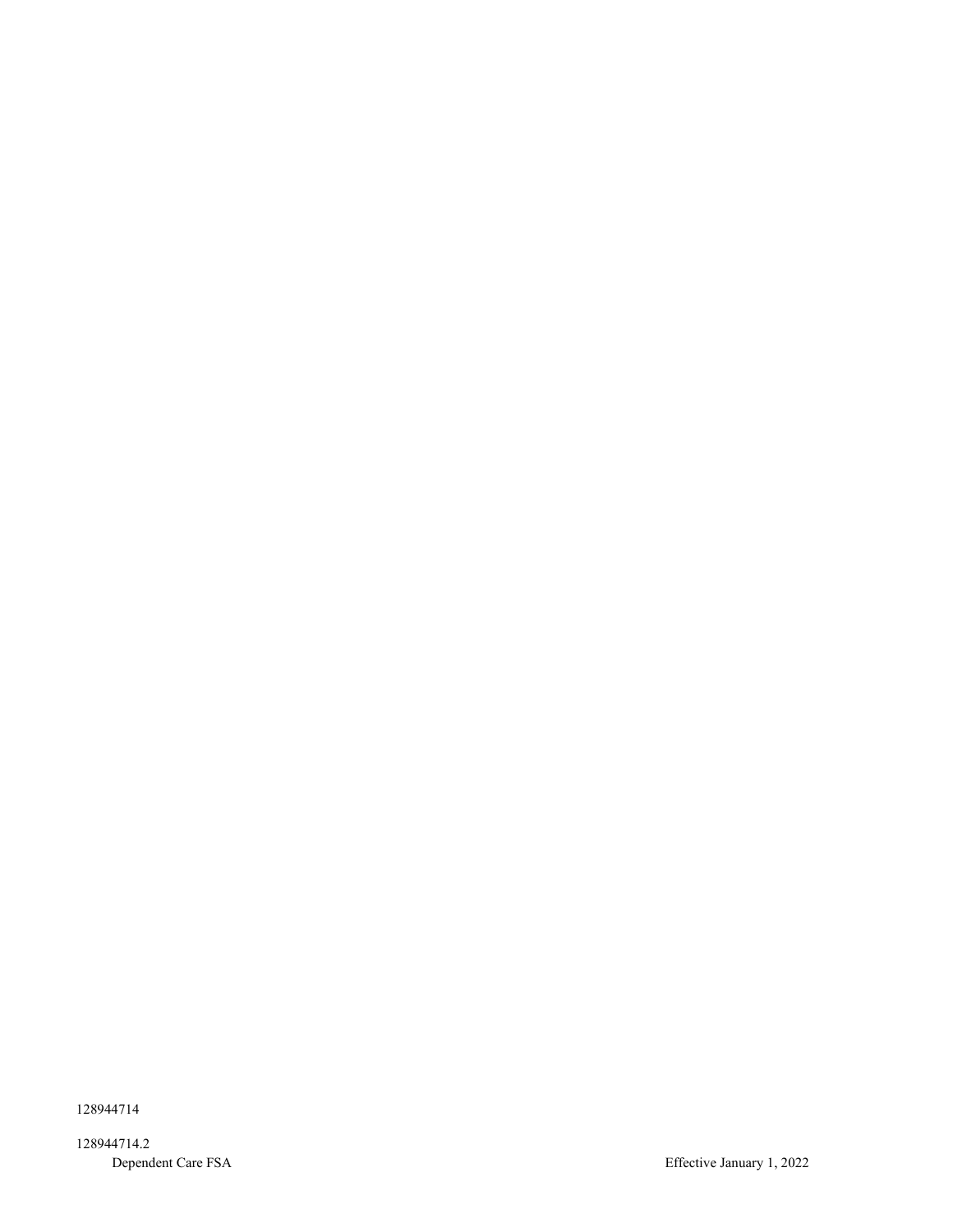### **Andersen Dependent Care Flexible Spending Account Outline**

*This Plan Outline highlights key features of the Dependent Care FSA.*

| <b>Feature</b>                                         | Summary                                                                                                                                                                                                                                                                                                                                                                                                                                                                                                                                                                                                                                                                                                                                                                                                 |  |
|--------------------------------------------------------|---------------------------------------------------------------------------------------------------------------------------------------------------------------------------------------------------------------------------------------------------------------------------------------------------------------------------------------------------------------------------------------------------------------------------------------------------------------------------------------------------------------------------------------------------------------------------------------------------------------------------------------------------------------------------------------------------------------------------------------------------------------------------------------------------------|--|
| <b>Who Is Eligible</b>                                 | Regular full-time and part-time employees work an average of at least 20 hours per<br>week for Andersen Corporation; Andersen Distribution, Inc. d/b/a Andersen Logistics;<br>Andersen Logistics Sacramento LLC; Andersen Regional Manufacturing, Inc.<br>(formerly known as Andersen Menomonie, Inc.); Andersen Windows, Inc.; Custom<br>Pultrusions, Inc.; Eagle Window & Door LLC; Eagle Window & Door Manufacturing,<br>Inc.; Emco Enterprises LLC; Los Angeles Custom Windows, Inc.; Renewal by<br>Andersen LLC; Weiland Sliding Doors and Windows, Inc. and West Los Angeles<br>Custom Windows, Inc. Employer also includes any other Affiliated Organization that<br>adopts the Plan with the consent of the Administrator and the successor of each such<br>Employer.                           |  |
|                                                        | The following employees are not eligible for this Plan: employees who are classified by<br>the employer as temporary, seasonal, or interns and employees who are covered by a<br>collective bargaining agreement which does not provide for participation. No<br>reclassification of a person's status, for any reason, by a third party, whether by a court,<br>governmental agency or otherwise, without regard to whether the Company agrees to the<br>reclassification, shall make the person retroactively or prospectively eligible for benefits.<br>However, the Company, in its sole discretion, may reclassify a person as benefits<br>eligible on a prospective basis. Any uncertainty regarding an individual's classification<br>will be resolved by excluding the person from eligibility. |  |
| <b>When Participation Begins</b><br>if Timely Enrolled | First day of the month following date of hire.                                                                                                                                                                                                                                                                                                                                                                                                                                                                                                                                                                                                                                                                                                                                                          |  |
| <b>How to Enroll</b>                                   | The Andersen Benefits Center will provide you with enrollment information. You<br>must re-enroll each year to participate in the Plan.                                                                                                                                                                                                                                                                                                                                                                                                                                                                                                                                                                                                                                                                  |  |
| <b>Minimum Contribution</b>                            | If you choose to participate, you must contribute at least \$100 per year.                                                                                                                                                                                                                                                                                                                                                                                                                                                                                                                                                                                                                                                                                                                              |  |
| <b>Maximum Contribution</b>                            | You can contribute no more than \$5,000 per year on a before-tax basis if you are single<br>or married and file a joint return. If you are married and file separate returns, you can<br>contribute up to \$2,500. Other restrictions may apply (see Setting Up Your Account in<br>the How the Dependent Care FSA Works section for more information).                                                                                                                                                                                                                                                                                                                                                                                                                                                  |  |

## **Dependent Care FSA Benefits of Participation**

The Dependent Care FSA allows you to pay certain eligible dependent care expenses with tax-free money deducted from your paychecks so that you, and your spouse if you are married, can work. If you are married and your spouse is going to school or is disabled, you may use the Dependent Care FSA to pay for eligible dependent care expenses so that you can work. Below are some examples of eligible and ineligible expenses (see page 5 for more examples).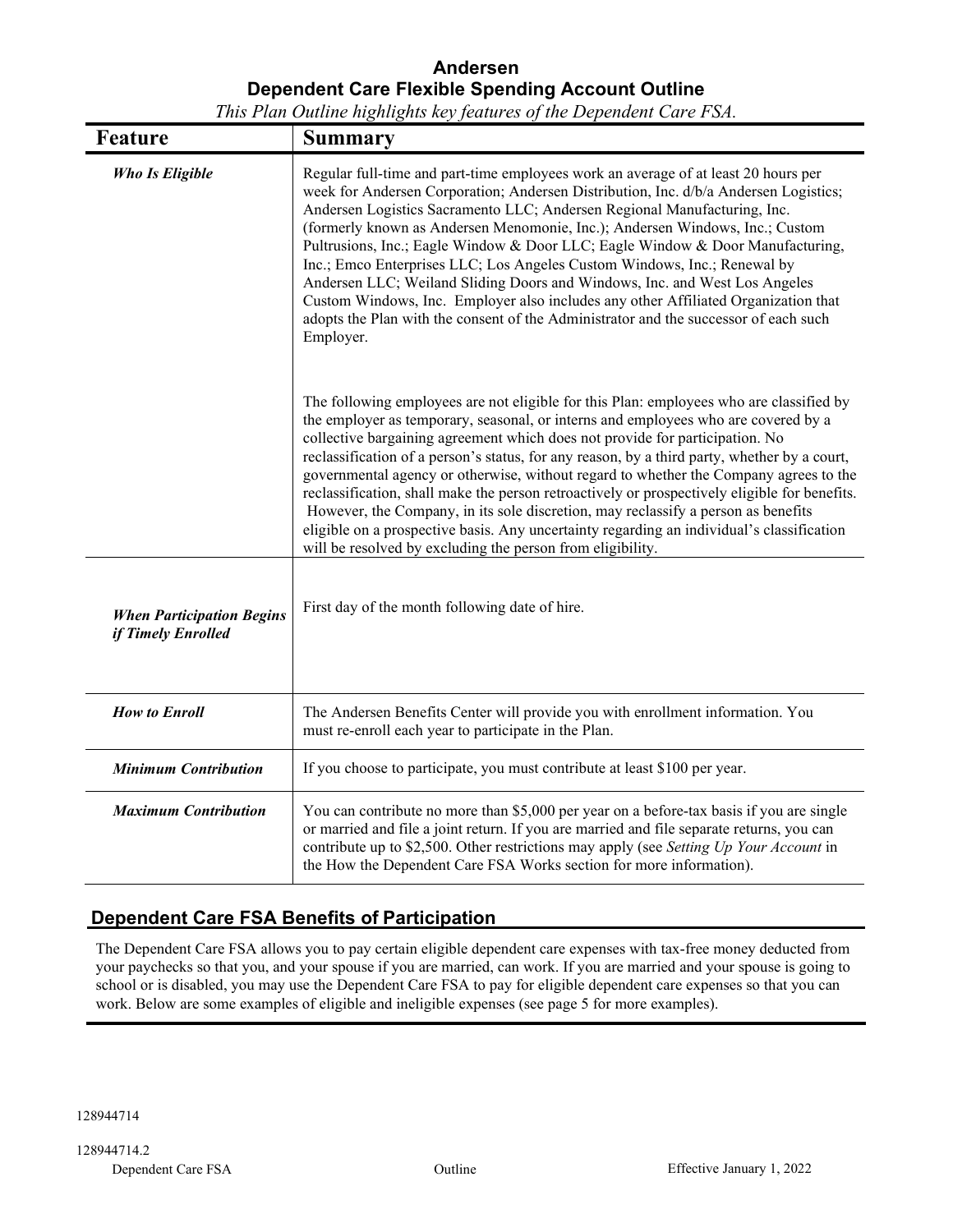| <b>Eligible Expenses</b>                                                                                                                                                                                                                                                         | <b>Ineligible Expenses</b>                                                                                                                                                                                                                                                    |
|----------------------------------------------------------------------------------------------------------------------------------------------------------------------------------------------------------------------------------------------------------------------------------|-------------------------------------------------------------------------------------------------------------------------------------------------------------------------------------------------------------------------------------------------------------------------------|
| Licensed day care centers and nursery schools<br>Registration fee to secure day care<br>Work-related babysitting, whether inside or<br>$\bullet$<br>outside your home<br>Before- and after-school programs<br>Day care centers for the care of elderly or<br>disabled dependents | Child care expenses provided by someone who does<br>not provide you with a taxpayer ID or Social Security<br>number<br>Cost of transportation to or from a care facility<br>Child care expenses for social purposes, such as an<br>evening's entertainment<br>Overnight camps |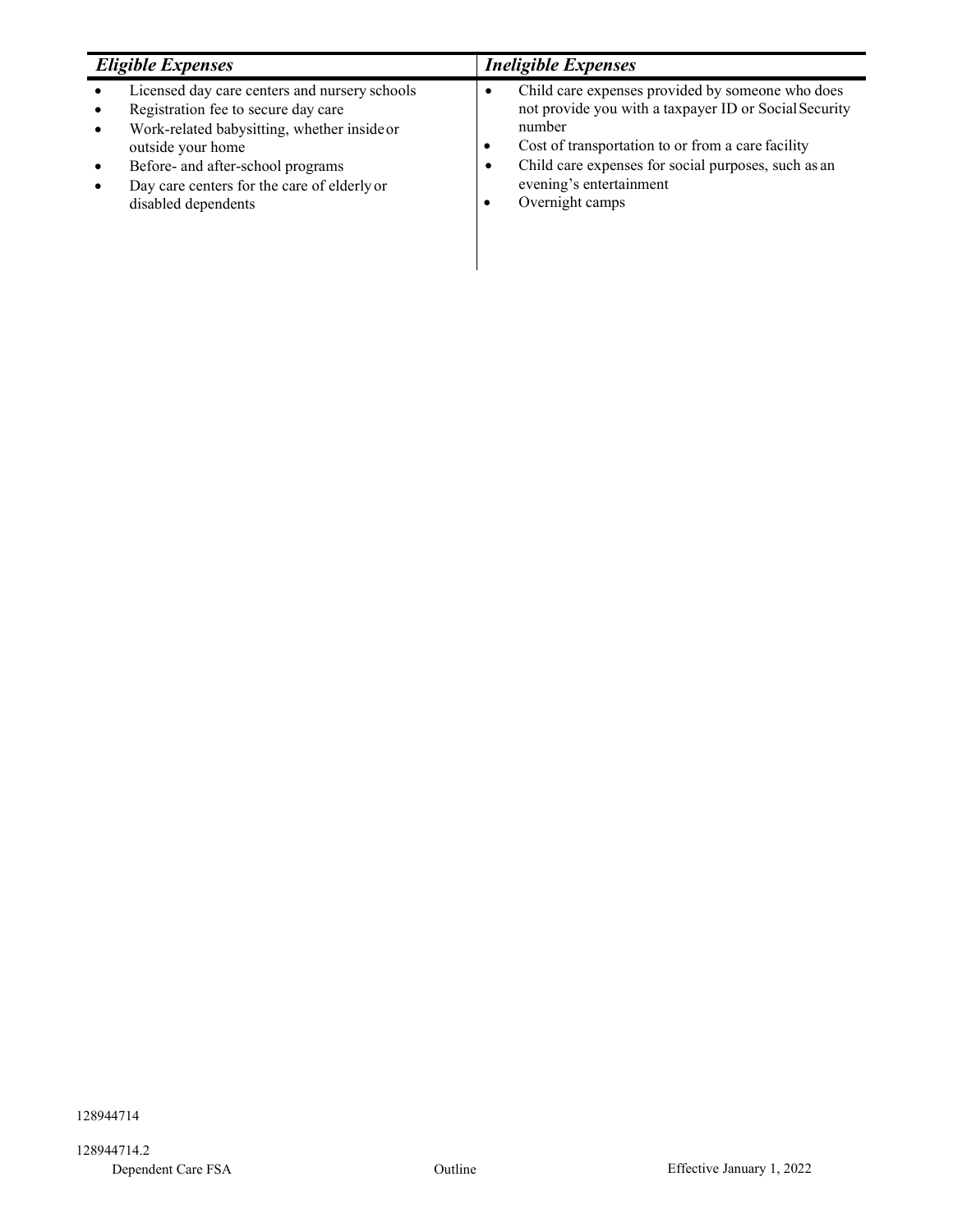# **Contents**

|                                                                                                                                                                                                                                                                                                                                                                                                                             | Page |
|-----------------------------------------------------------------------------------------------------------------------------------------------------------------------------------------------------------------------------------------------------------------------------------------------------------------------------------------------------------------------------------------------------------------------------|------|
|                                                                                                                                                                                                                                                                                                                                                                                                                             |      |
|                                                                                                                                                                                                                                                                                                                                                                                                                             |      |
| $\bf Glossary\  \, \ldots \  \, \ldots \  \, \ldots \  \, \ldots \  \, \ldots \  \, \ldots \  \, \ldots \  \, \ldots \  \, \ldots \  \, \ldots \  \, \ldots \  \, \ldots \  \, \ldots \  \, \ldots \  \, \ldots \  \, \ldots \  \, \ldots \  \, \ldots \  \, \ldots \  \, \ldots \  \, \ldots \  \, \ldots \  \, \ldots \  \, \ldots \  \, \ldots \  \, \ldots \  \, \ldots \  \, \ldots \  \, \ldots \  \, \ldots \  \, \$ |      |
|                                                                                                                                                                                                                                                                                                                                                                                                                             |      |
| Who Is Eligible                                                                                                                                                                                                                                                                                                                                                                                                             |      |
| When Participation Begins                                                                                                                                                                                                                                                                                                                                                                                                   |      |
| When Participation Ends                                                                                                                                                                                                                                                                                                                                                                                                     |      |
| How to Enroll                                                                                                                                                                                                                                                                                                                                                                                                               |      |
| <b>Changing Your Enrollment</b>                                                                                                                                                                                                                                                                                                                                                                                             |      |
| Leave of Absence                                                                                                                                                                                                                                                                                                                                                                                                            |      |
| <b>USERRA Rights</b>                                                                                                                                                                                                                                                                                                                                                                                                        |      |
|                                                                                                                                                                                                                                                                                                                                                                                                                             |      |
| Setting Up Your Account                                                                                                                                                                                                                                                                                                                                                                                                     |      |
| Dependent Care FSA Versus Tax Credit                                                                                                                                                                                                                                                                                                                                                                                        |      |
| <b>Eligible Expenses</b>                                                                                                                                                                                                                                                                                                                                                                                                    |      |
| Ineligible Expenses                                                                                                                                                                                                                                                                                                                                                                                                         |      |
|                                                                                                                                                                                                                                                                                                                                                                                                                             |      |
| <b>Claims Payment and Review Process</b>                                                                                                                                                                                                                                                                                                                                                                                    |      |
| Claim Denials                                                                                                                                                                                                                                                                                                                                                                                                               |      |
| Appeals                                                                                                                                                                                                                                                                                                                                                                                                                     |      |
|                                                                                                                                                                                                                                                                                                                                                                                                                             |      |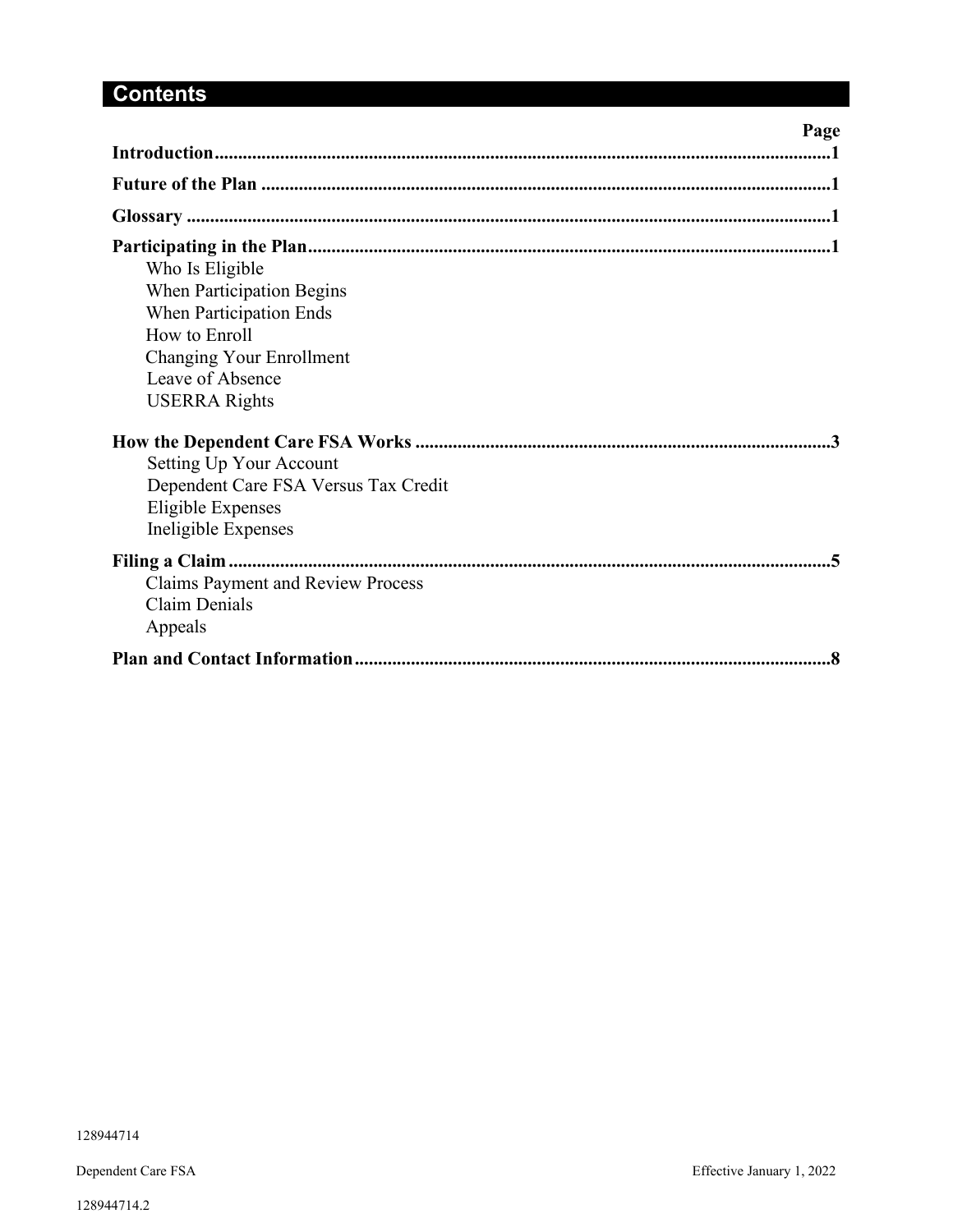128944714

128944714.2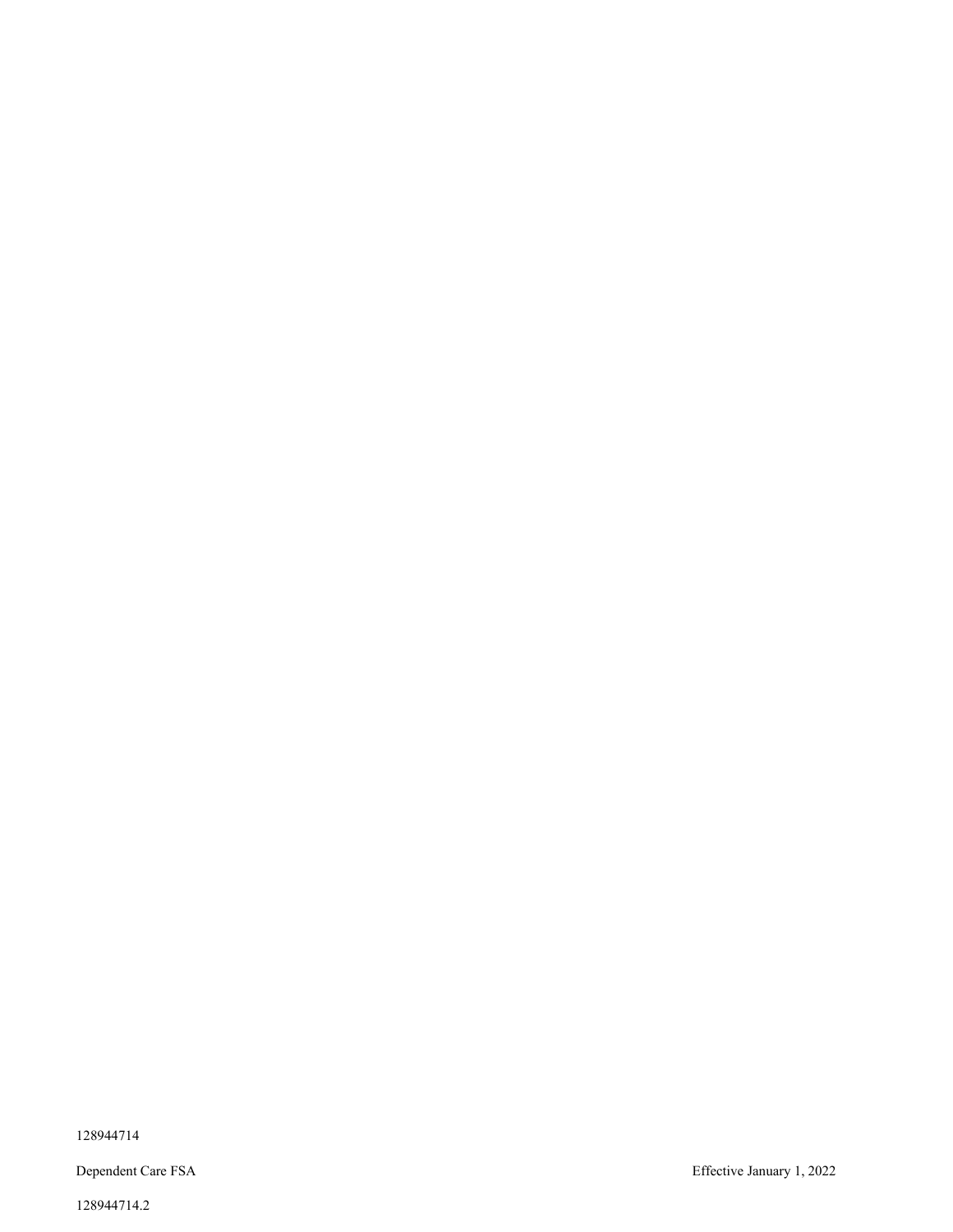# **Introduction**

Andersen Corporation (the Company) offers an attractive way to pay some of your eligible dependent care expenses on a taxfree basis through the Dependent Care Flexible Spending Account (Dependent Care FSA) feature of the Andersen Corporation Pre-Tax Benefit Plan (Plan).

The information in this Summary describes the terms of the Andersen Dependent Care FSA. The Plan Outline highlights certain features of the Plan.

- Please retain this Summary with your valuable papers
- You must enroll for your coverage to become effective
- Your cost for coverage will be deducted from your paychecks

Capitalized words in this Summary are defined in the Glossary.

If there are any discrepancies between information in this Summary and the official Plan documents, the terms of the Plan documents will prevail. You and your eligible dependents should not rely on any oral description of the Plan or benefits because the written terms of the Plan will always govern. The Plan Administrator has the authority to interpret the Summary and the related Plan documents.

Your eligibility and participation in the Plan described in the Summary should not be construed as an employment contract.

# <span id="page-6-0"></span>**Future of the Plan**

The Company reserves the right to amend, modify or terminate the Plan or any benefits provided under the Plan at any time and for any reason. Each participating employer

reserves the right to cease its participation in the Plan at any time.

### **Glossary**

The following terms may help you in reading and understanding this Summary.

*Affiliated Organization.* The Company and any other related organization that, together with the Company, is treated as a single employer.

*Company.* Andersen Corporation

*Eligibility Date.* The date you are eligible to participate in the Plan (see "When Participation Begins" in the Plan Outline.)

*Participating Employers.* The Company and any other Affiliated Organization that has adopted the Plan. A list of participating affiliated employers is available from the Andersen Benefits Center.

*Plan.* The Dependent Care Flexible Spending Account feature of the group plan known as the Andersen Pre-Tax Benefit Plan.

*Qualified Employee.* Any person who is classified as an employee under the participating employer's payroll practices and meets the eligibility requirement as described in the Plan Outline, excluding employees covered by a collective bargaining agreement which does not provide for participation.

# **Participating in the Plan**

### *Who Is Eligible*

You are eligible to participate in the Plan if you meet the eligibility requirements described on the Plan Outline. If you have any questions about your eligibility, contact the Andersen Benefits Center.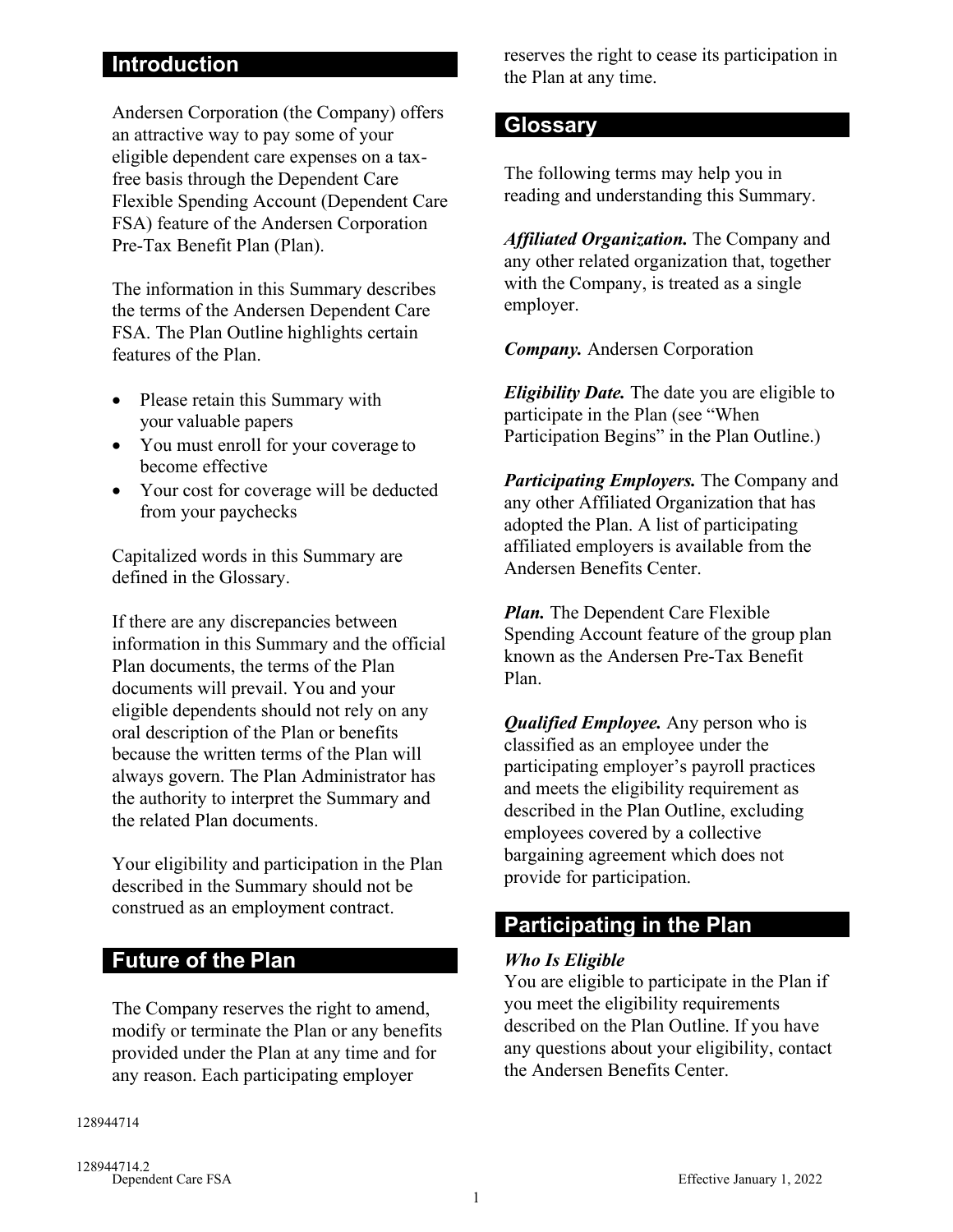Benefits Center within 32 days of the event.

### *When Participation Begins*

Participation is completely voluntary. You must enroll in the Dependent Care FSA each year to participate.

Your participation in the Dependent Care FSA begins after you enroll and complete any eligibility and service requirements described on the Plan Outline.

If you are a new employee and you enroll in the Dependent Care FSA, your participation begins on the date shown on the Plan Outline. If you do not enroll within 32 days of your Eligibility Date, you will not be eligible to participate in the Dependent Care FSA until the next open enrollment period unless you have a valid qualifying change in status (see *Changing Your Enrollment*  below).

## *When Participation Ends*

Your participation in the Dependent Care FSA ends on the earliest of the following dates:

- The date the Plan ends
- The day your employment ends (includes retirement)
- The day you are no longer a Qualified Employee

Once your participation ends, your contributions to the Dependent Care FSA will end.

## *How to Enroll*

To participate in the Dependent Care FSA, you must enroll each year and specify an amount to be directed to your account. The Andersen Benefits Center will provide you with enrollment information.

## *Changing Your Enrollment*

You cannot change your election during the calendar year unless you have a *qualifying change in status*. Any qualifying change in status must be reported to the Andersen

128944714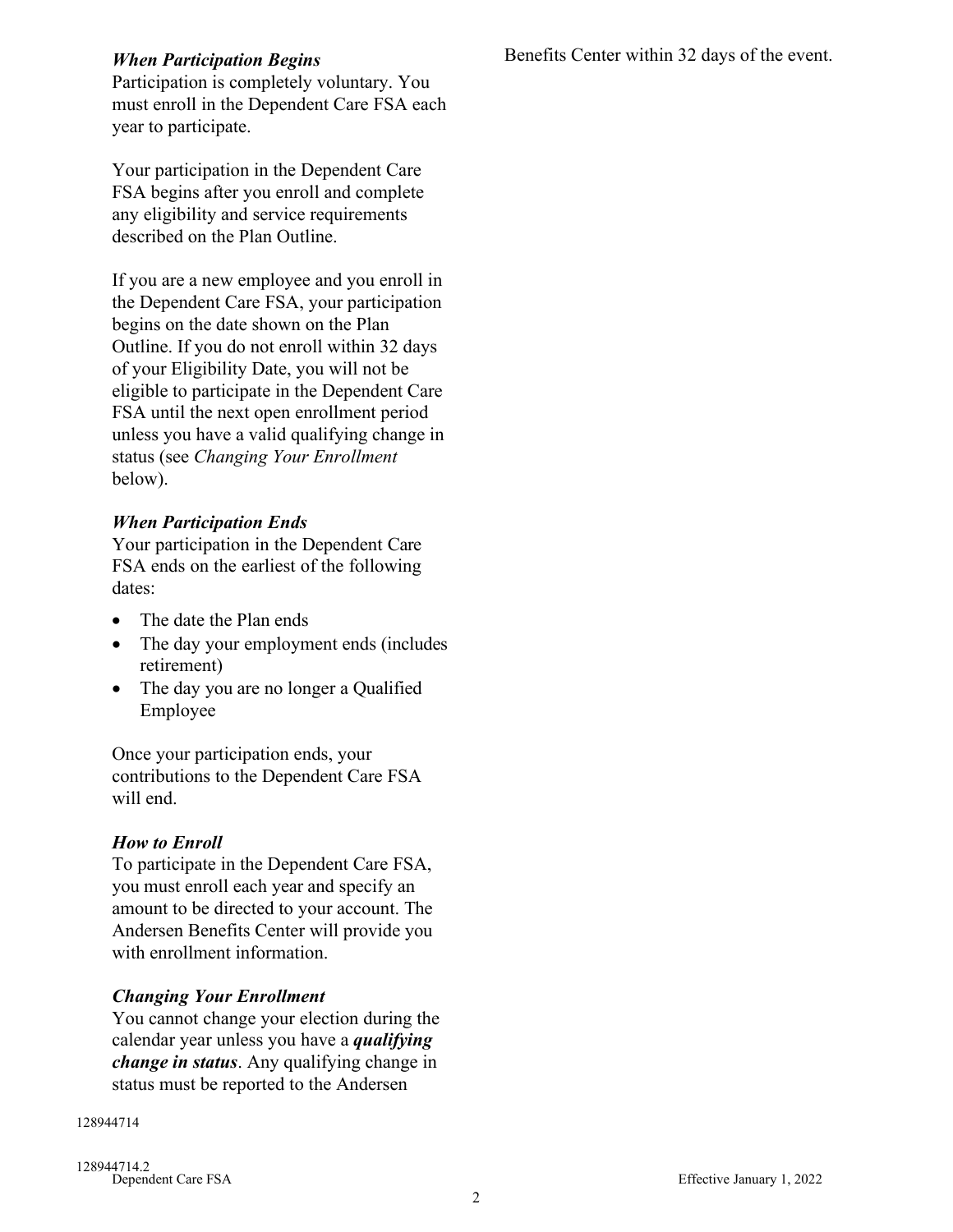A *qualifying change in status* may include the following where "dependent" includes a domestic partner who is your tax dependent:

- A change in your marital status, including marriage, divorce, legal separation or death of your spouse
- A change in the number of your dependents, including birth, adoption, placement for adoption, or death of a dependent
- A change in dependent status
- A change in the employment status by you, your spouse or dependent,including termination or commencement of employment, strike or lockout, commencement of or return from an unpaid leave of absence, reduction or increase in hours, or change in job location or any other change in employment status that affects eligibility under an employer plan.
- A change in the residence of you or your spouse or dependent
- A change in the cost of dependent care, if imposed by a provider not related to you.
- A change in your dependent care coverage, including changing providers or increasing or decreasing services.
- A change under another employer's dependent care FSA due to a permitted change event or during the annual enrollment period of the other employer plan, if different than Andersen's annual enrollment period.

#### *Enrollment changes may be made only if they are consistent with the change in status.*

Any election change based on a qualifying change in status (including marriage, divorce, birth, death, adoption) must be submitted to the Andersen Benefits Center within 32 days of the event.

#### *Leave of Absence*

128944714

128944714.2

If you require a leave of absence for any reason, contact the Andersen Benefits Center. You will be informed of the Company's leave of absence policy and how it impacts your Plan participation.

### *USERRA Rights*

Benefits in the Plan for an employee who goes on a military service leave will be administered in accordance with the rules in the Uniformed Services Employment and Reemployment Rights Act of 1994.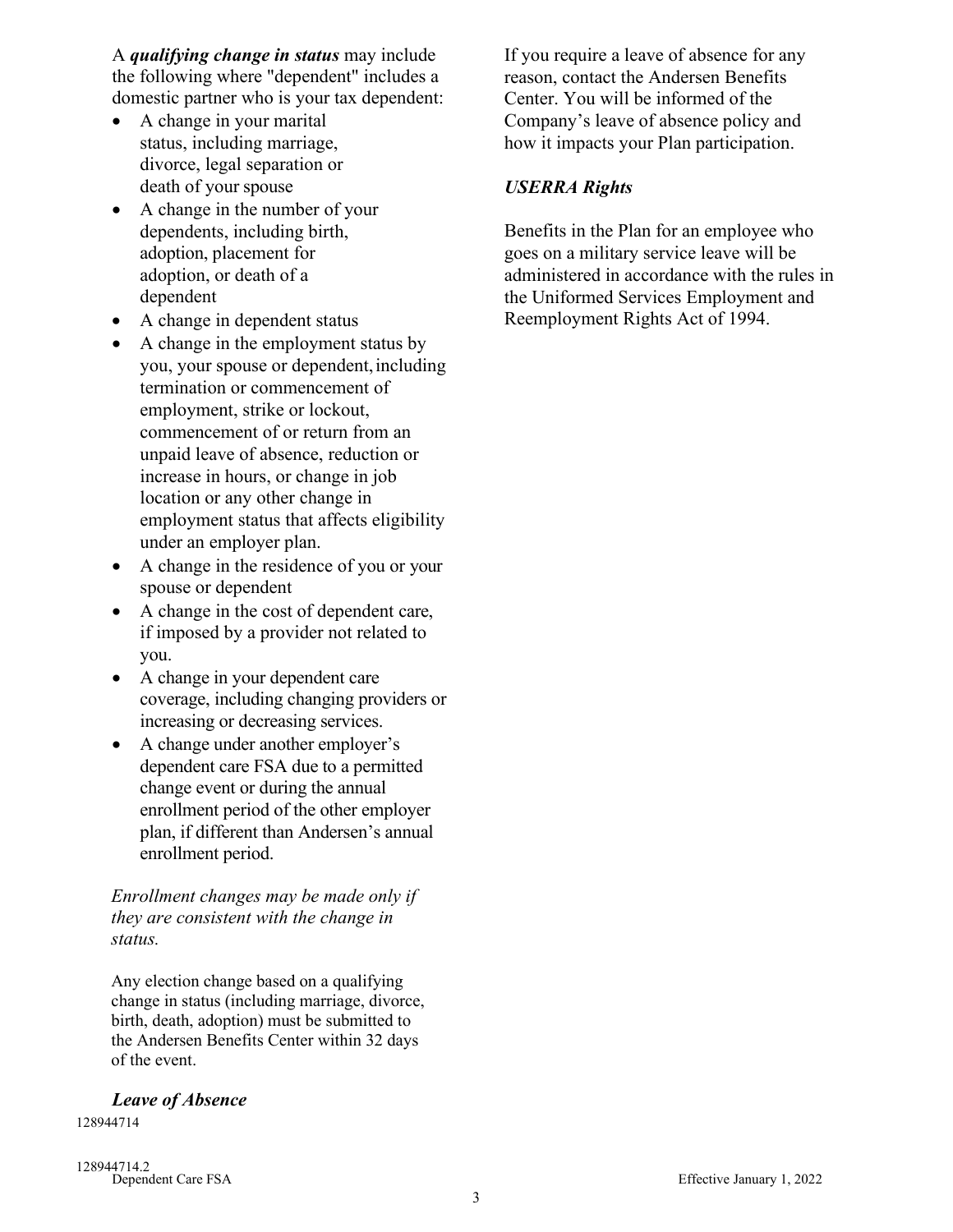# **How the Dependent Care FSA Works**

Through the Dependent Care FSA, you can set up a tax-free account that you can use to pay for eligible out-of-pocket dependent care expenses. In general, you can use the account to pay for eligible dependent care expenses incurred because you and your spouse are both working, or because your spouse is a full-time student or is disabled.

The expense must be for a dependent that you claim as a tax exemption for federal income tax purposes and is either:

- Your dependent child *under* age 13, or
- $\Box$  A spouse or other tax dependent of any age who is physically or mentally incapable of self-care and lives with you more than half of the year (including a domestic partner who is at least 18 years of age).

If you are divorced or separated from your child's other parent, you can claim dependent care expenses only if your child lives with you during the year more than he or she lives with the other parent.

See the *Eligible Expenses* and *Ineligible Expenses* sections below for more information.

#### *Setting Up Your Account*

When you enroll, you specify a dollar amount of Dependent Care FSA contributions for the year or for the time that you become eligible through the plan year end date. Your election is deducted from each paycheck in equal amounts before taxes are withheld. These payroll deductions are added to an account in the Dependent Care FSA set up in your name. Because your contributions are deducted before payroll taxes are withheld, your taxable income is

lower and you pay less in federal, Social Security and most state taxes.

Eligible earnings used to calculate any other pay-related benefits will not be reduced when you choose to set aside money into a Dependent Care FSA.

See the Plan Outline for the minimum contribution amounts you can save each year in your account. The maximum amount you can contribute follows IRS requirements.

- *If you are single (or in a domestic partnership),* you may contribute \$5,000 or your earned income, whichever is less
- *If you are married and file a joint federal income tax return,* you may contribute up to \$5,000, but not more than your income or your spouse's income if it is less than \$5,000
- *If you are married and file a separate return,* you may contribute no more than \$2,500

If you and your spouse open separate Dependent Care FSAs, your total combined annual account balances cannot exceed the smallest of the following:

- \$5,000
- Your income
- Your spouse's income

If your spouse is a full-time student for at least five months a year or is disabled, your spouse's earned income is assumed to be at least \$250 a month if you have one eligible dependent or \$500 a month if you have two or more eligible dependents.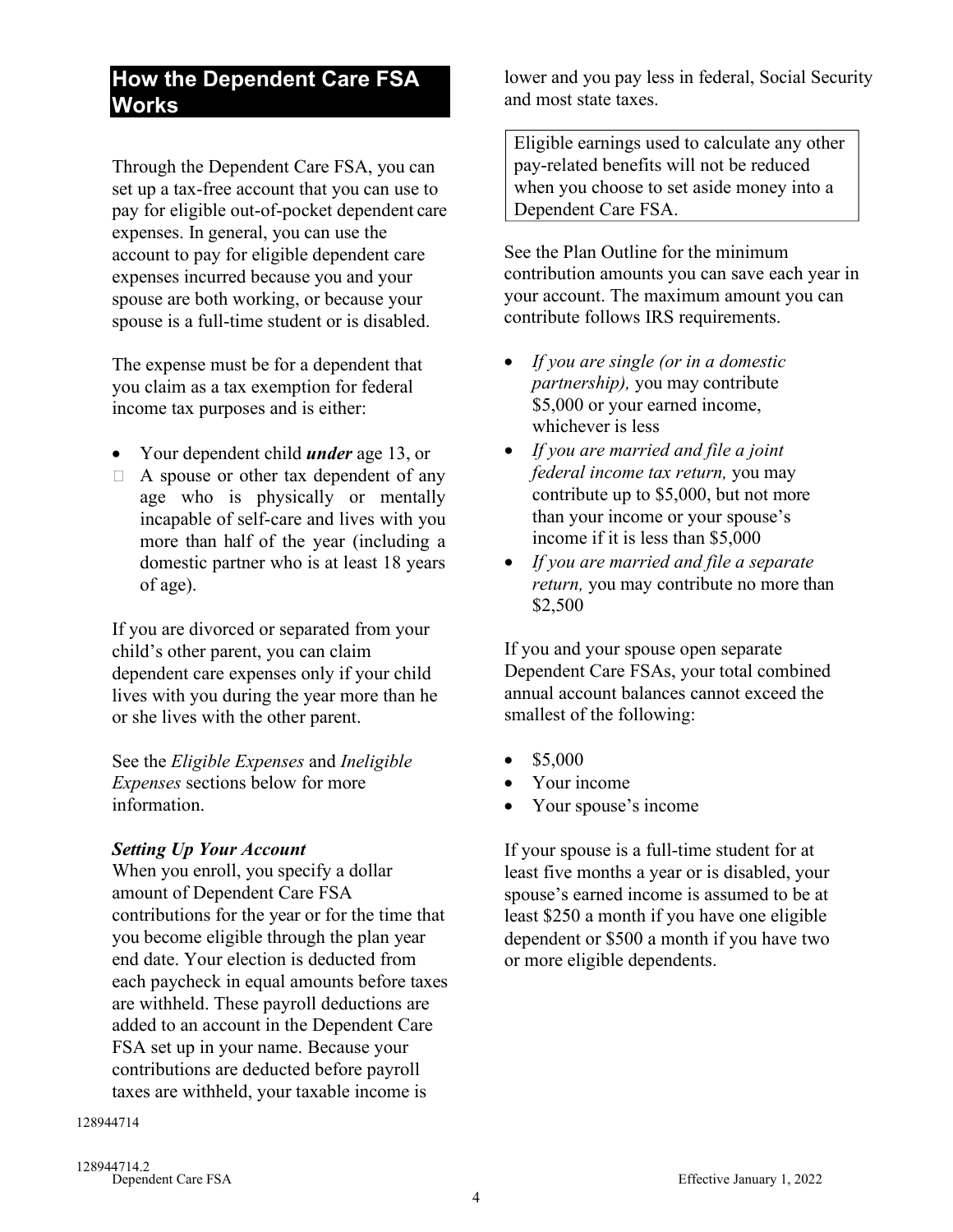**Example of Tax Savings**: Because you are using tax-free money to pay for eligible dependent care expenses, you are saving money. The following example shows tax savings, at two tax brackets (also assuming 5% state tax and 7.65% FICA tax), if you pay for out-of-pocket dependent care expenses with before-tax dollars.

| <b>Estimated Tax Savings</b> |            |         |  |  |
|------------------------------|------------|---------|--|--|
| <b>Your annual</b>           | Savings at |         |  |  |
| contribution                 | $15%$ tax  | 28% tax |  |  |
|                              | bracket    | bracket |  |  |
| \$260                        | \$72       | \$106   |  |  |
| \$520                        | \$144      | \$211   |  |  |
| \$1,040                      | \$288      | \$423   |  |  |
| \$1,500                      | \$415      | \$610   |  |  |
| \$3,000                      | \$830      | \$1,220 |  |  |
| \$5,000                      | \$1,383    | \$2,033 |  |  |

\*Note: Actual tax savings will vary.

**Plan Carefully:** Once you sign up for the Dependent Care FSA, the annual amount you elect is locked in for the rest of the calendar year. You cannot change this amount or stop contributing unless you experience a qualifying change in status. For a list of qualifying changes in status, see *Changing Your Enrollment.*

It is important for you to plan carefully! The Dependent Care FSA is a "use-it-or-lose-it" account. *Any money in your account that is not claimed by March 31 of the following year will be forfeited.* You cannot carry over a balance from one Plan Year to the next.

#### *Dependent Care FSA Versus Tax Credit*

If you pay dependent care expenses, you may sign up for the Dependent Care FSA or you may claim a federal dependent care tax credit.

Current federal tax law allows a tax credit for certain dependent care expenses. Under the law, you may subtract a percentage of your qualifying expenses from your taxes on your federal tax return.

You may claim a tax credit for any expenses you don't claim through your Dependent Care FSA, and vice versa. However, you cannot use the Dependent Care FSA for an expense and deduct the same expense as a tax credit. The amount you can claim as a tax credit is reduced by the total amount of your Dependent Care FSA reimbursements. For some people, tax savings for dependent care expenses will be greater using the tax credit. Others will find greater savings using their Dependent Care FSA.

Because every family's situation isdifferent, contact a knowledgeable tax advisor to learn which option will be better for you.

#### *Eligible Expenses*

To be eligible for reimbursement from your account, a dependent care expense must meet the following requirements:

- Incurred during the Plan Year (on the date you receive the service, not when you receive the bill or pay it)
- For care provided by an eligible dependent care provider for an eligible dependent
- Employment-related and incurred while you are either working or your spouse is actively searching for work

Dependent care may be provided either inside or outside your home. Under IRS rules, the following qualify as eligible providers of dependent care:

• A day care center or family day care (if it provides care for more than six persons, excluding people who reside at the day care center, and receives a fee for such services, it must also meet state and local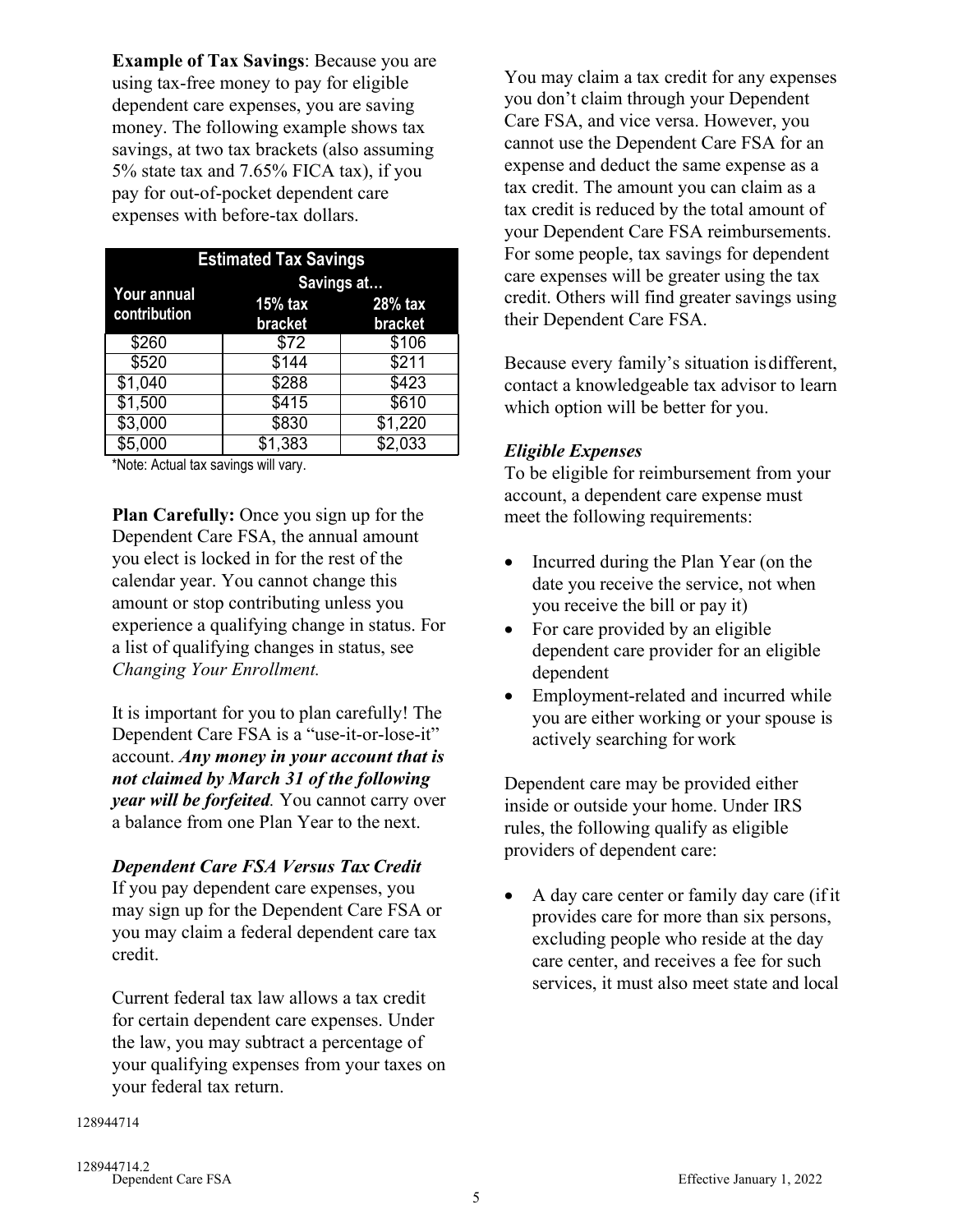licensing requirements.)

• A babysitter, companion or neighbor who is not your dependent for federal income tax purposes and who is not your child under age 19

Examples of eligible expenses include:

- After school camp/center\*
- Before/after school care
- Care facility for disabled/elder dependent
- In-home care providers
- Licensed day care center
- Care for seeking employment (expenses) that enable employee/spouse to be gainfully employed)
- Minor babysitter (cannot be a dependent of employee or spouse)
- Nanny/au pair
- Nursery school
- Payroll taxes paid for in-home provider
- Preschool (education is secondary)
- Relative
- Registration fees (after care begins)
- Sick-child facility to enable the employee to work
- Specialty day camps\*
- Summer/Day Camp (no overnight)\*
- Transportation supplied by the care provider

Eligible dependent care expenses include only those for the actual care of the dependent and not for education, supplies or meals, unless those costs cannot be separated.

Expenses for the care, outside of your home, of an individual who is age 13 or older qualify only if the individual spends at least 8 hours per day in your home.

## *Ineligible Expenses*

Here are examples of expenses that are not eligible for reimbursement under the Dependent Care FSA:

• Expenses incurred before you participated in the Plan

#### 128944714

- Child care expenses provided by someone who does not provide you with a taxpayer identification number or Social Security Number (with the exception of a nonprofit organization)
- Cost of transportation to or from acare facility
- Child care expenses for social purposes, such as an evening's entertainment
- Child care expenses that enableyour spouse to do volunteer work
- Kindergarten
- Late payment fees
- Lessons (piano, swimming, karate, etc.) won't qualify if their primary function is not custodial in nature
- Food (meals), lodging, clothing, education and entertainment if billed separately from the care
- Non-work related care (personal outings)
- Nursing homes for resident
- Overnight camps
- Payments to a house keeper to care for you while you are off work due to illness
- Care provided in a full-timeresidential institution such as a nursing home
- Health care expenses for eligible dependents
- Expenses incurred after your dependent child's 13th birthday(unless the child is disabled)
- Placement fees for finding adependent care provider
- Schooling, education or summer school
- Services provided by a spouse, ex-spouse, parent of the dependent
- Transportation costs to and from daycare center by the parent or a transportation company
- Volunteer work
- Care provided by your child under age 19 or a dependent for whom you (or your spouse) can claim an exemption

This list is not comprehensive. If you have questions about whether an expense is eligible through the Dependent Care FSA, contact the Andersen Benefits Center.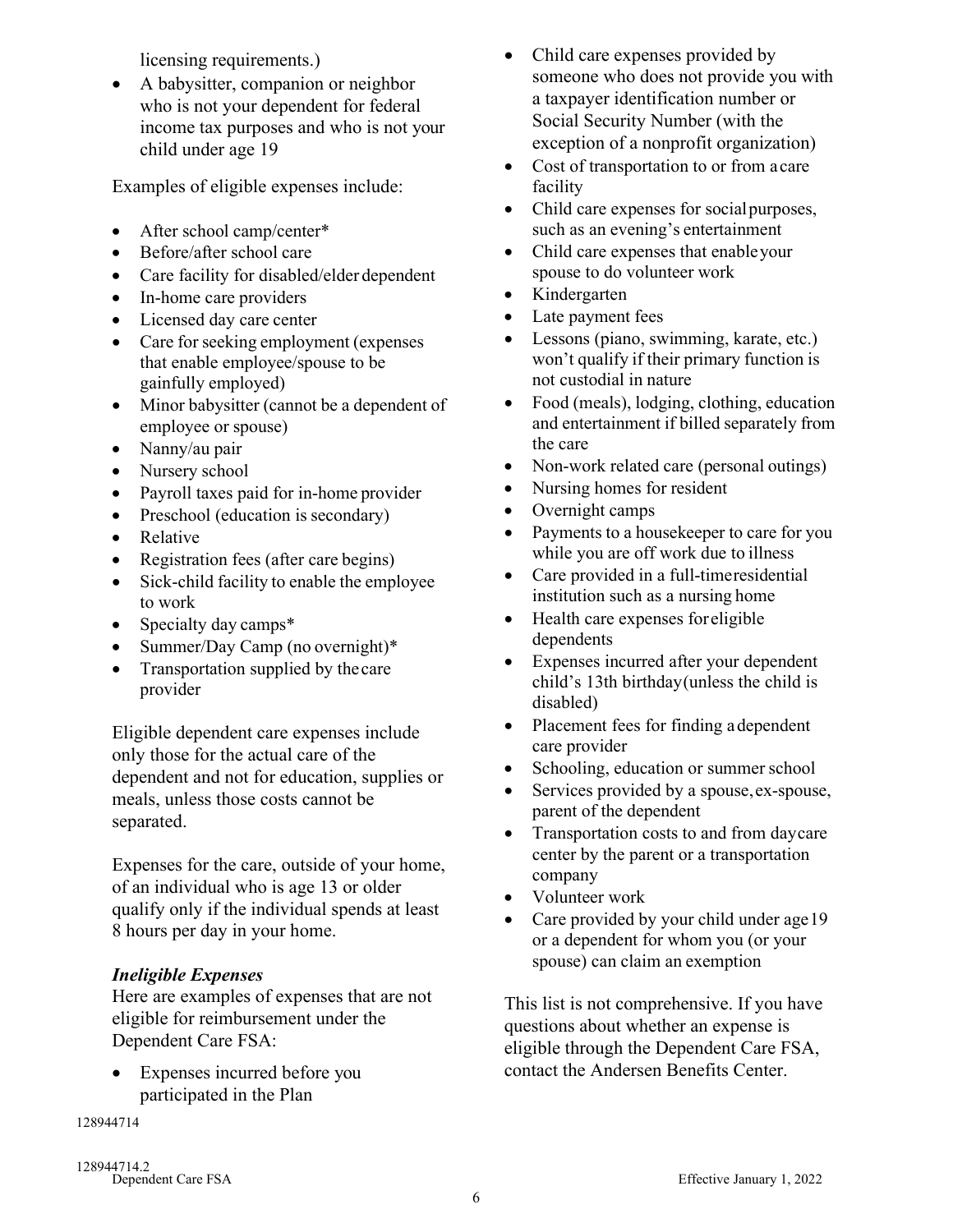## **Filing a Claim**

You can be reimbursed for eligible dependent care expenses incurred between January 1 and December 31 of the Plan Year, or from your participation date for the Dependent Care FSA until the end of the year. You have until March 31 of the following year to submit requests for reimbursement. The expense must have been incurred during the Plan Year.

You will receive reimbursement up to the balance in your account at the time you submit the reimbursement request.

#### *Misrepresentations*

Any person who, with intent to defraud or knowing that he/she is facilitating a fraud, submits an application or files a claim containing a false, incomplete or misleading statement is guilty of fraud. The Plan Administrator reserves the right to take appropriate action in any instance where fraud is an issue.

Submit your claims to the Claims Administrator at the address listed in the *Plan and Contact Information* section at the back of this Summary.

Claim reimbursements are processed daily by the Claims Administrator. You can choose how you would like to receive reimbursement:

- A check mailed to your home address *or*
- A direct deposit to your bank account

You may download a claim form from the Claims Administrator's website listed in the *Plan and Contact Information* section at the back of this Summary.

#### To file a claim:

- 1. *Pay* for the dependent care services and obtain an itemized bill (or the dependent care provider's signature on the claim form) indicating payment has been made.
- 2. *Complete* a claim form and attach the statement. Follow the instructions on the form.
- 3. *Mail or Fax* the claim form and attachments to the Claims Administrator at the address listed in the *Plan and Contact Information*  section at the back of this Summary.
- 4. *Online* You may also file an online claim at: [www.optumbank.com.](http://www.optumbank.com/)

It is not possible to transfer funds between the Dependent Care FSA and the Health Care FSA. Also, it is not possible to pay health care claims from the Dependent Care FSA or vice versa. The two are entirely separate accounts.

#### *Claims Payment and Review Process*

As part of the claims payment process, the Claims Administrator will:

- Reimburse you for your claims for eligible expenses from your account
- **Provide written explanations of the** reasons for denied claims
- Handle claimant requests for reviews of denied claims and
- Make the final decision on denied claims

The Claims Administrator is listed in the *Plan and Contact Information* section.

If you have a balance in your account on the day your employment ends, you may submit claims for eligible expenses incurred during the Plan Year – even those incurred after your termination date – until your account balance is exhausted. You may submit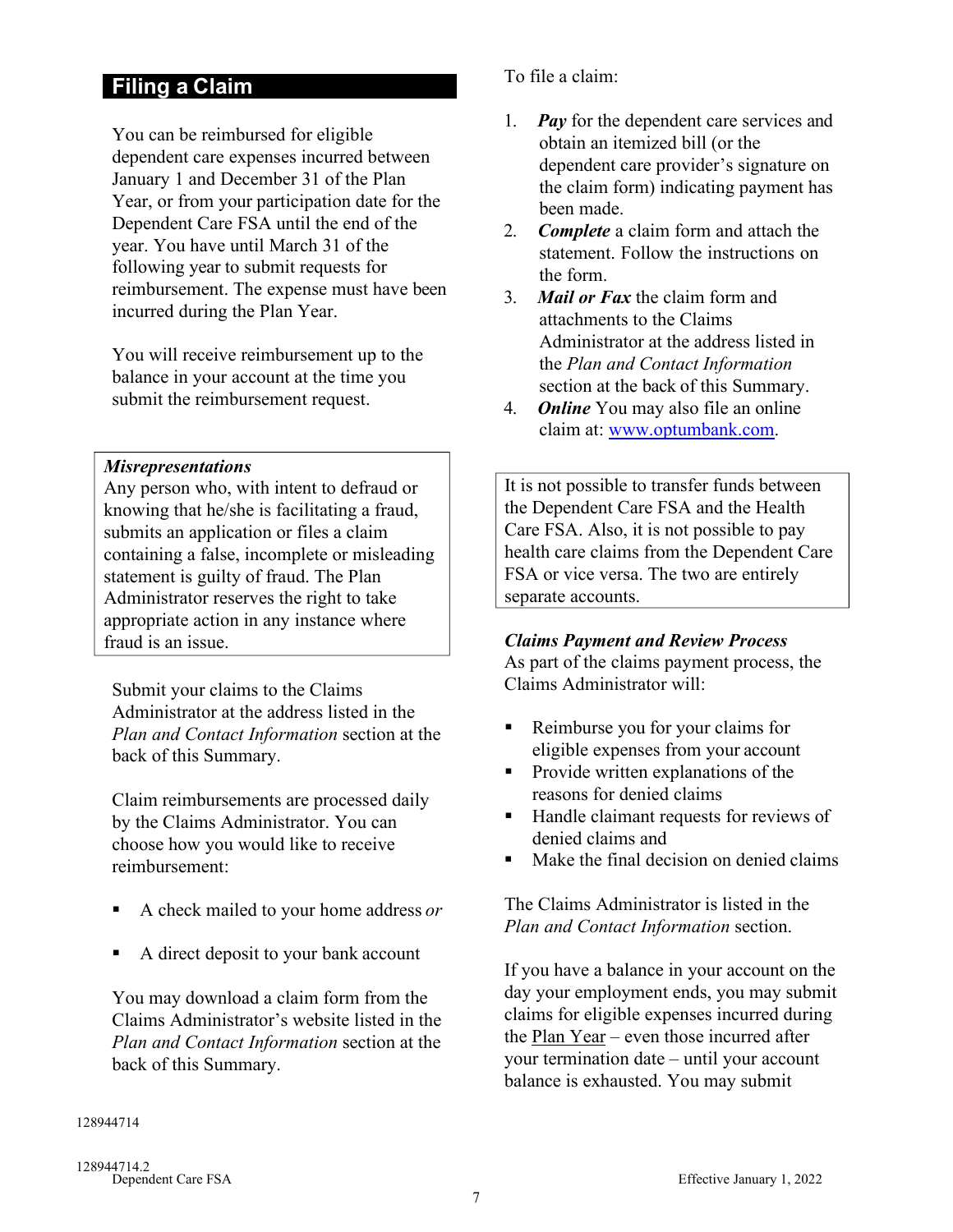claims for the Plan Year until March 31 of the following year.

#### *Claim Denials*

If your claim for reimbursement is wholly or partially denied, any notice of adverse benefit determination under the Dependent Care FSA will:

- State the specific reasons for the determination
- Reference specific Plan provisions on which the determination is based
- **Describe additional material or** information necessary to complete the claim and why such information is necessary
- Describe Plan procedures and time limits for appealing the determination, and your right to obtain information about those procedures and the right to sue in federal court
- Disclose any internal rule, guidelines, protocol or similar criterion relied on in making the adverse determination (or state that such information will be provided free of charge upon request)

#### *Appeals*

Within 180 days after receiving the written denial, you may submit a written request for reconsideration of the denied expense (contact information appears in the *Plan and Contact Information* section at the end of this Summary.) Any such request should be accompanied by documents or records in support of the appeal. You may review pertinent documents and submit your comments in writing.

Your written request for appeal should include the following information:

- Employee's name
- Employee's Social Security number
- Employer's location
- Dependent's name
- Reason for request for reconsideration

#### 128944714

• Documentation in support of the request

An appeals committee will review your appeal and will notify you in writing of its decision within 60 days after receiving your appeal.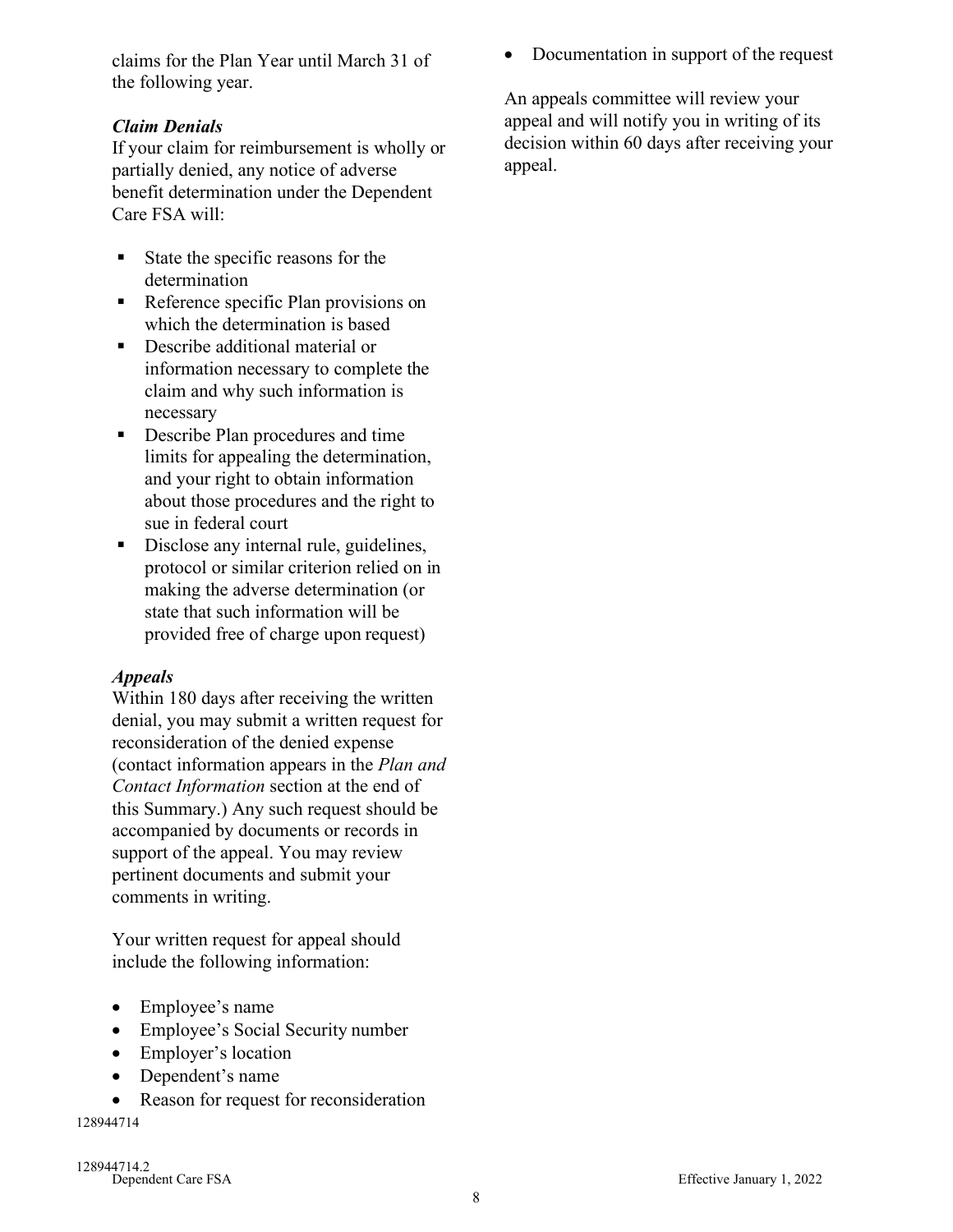| <b>Employer Identification Number</b> | 41-0123208                                                                              |
|---------------------------------------|-----------------------------------------------------------------------------------------|
|                                       |                                                                                         |
| <b>Plan Number</b>                    | 507                                                                                     |
|                                       |                                                                                         |
| <b>Plan Description</b>               | A dependent care flexible spending account                                              |
|                                       | plan provided in connection with an Internal<br>Revenue Code Section 125 cafeteria plan |
|                                       |                                                                                         |
| <b>Plan Sponsor</b>                   | Andersen Corporation                                                                    |
|                                       | 100 Fourth Avenue North                                                                 |
|                                       | Bayport, MN 55003-1096<br>$(651)$ 264-5150                                              |
| <b>Plan Administrator</b>             | <b>Andersen Corporation Benefits Committee</b>                                          |
|                                       | 100 Fourth Avenue North                                                                 |
|                                       | Bayport, MN 55003-1096                                                                  |
|                                       | $(651)$ 264-5150                                                                        |
| <b>Type of Administration</b>         | The Plan is jointly administered by the                                                 |
|                                       | Andersen Corporation and Optum Financial                                                |
|                                       | Services, Inc. although Optum Financial                                                 |
|                                       | Services, Inc. handles claims administration                                            |
| <b>Plan Year</b>                      | January 1 through December 31                                                           |
|                                       |                                                                                         |

**Official Plan Name** Andersen Corporation Pre-Tax Benefit Plan

**Type of Funding** The Plan is unfunded.

128944714